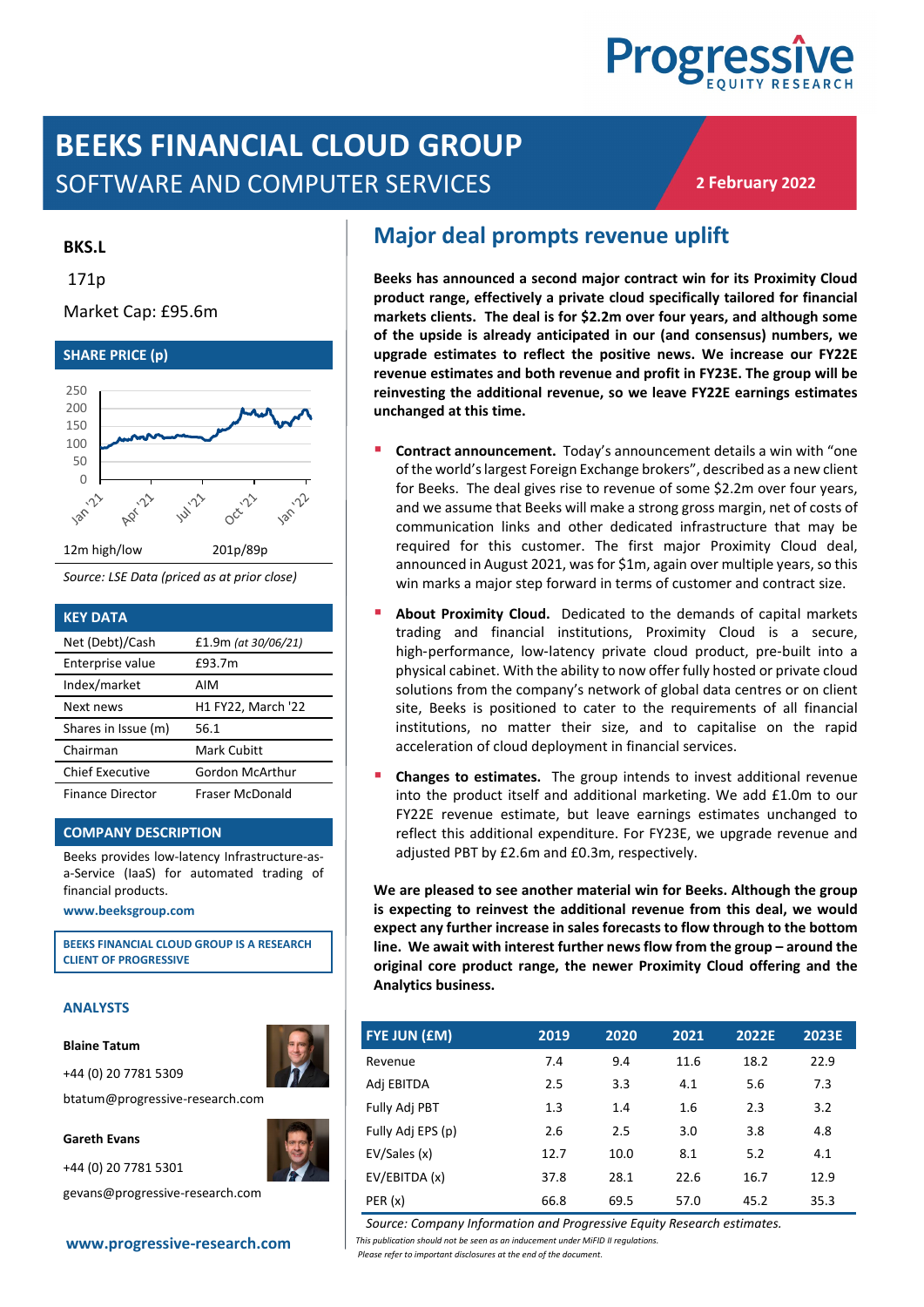

# **Financials**

Following the contract announcement, we make revisions to estimates, as summarised in the following table.

| <b>Changes to estimates</b> |              |            |            |              |            |            |  |
|-----------------------------|--------------|------------|------------|--------------|------------|------------|--|
|                             | <b>FY22E</b> |            |            | <b>FY23E</b> |            |            |  |
| <b>fm unless stated</b>     | Old          | <b>New</b> | Change (%) | Old          | <b>New</b> | Change (%) |  |
| Revenue                     | 17.2         | 18.2       | 5.8%       | 20.3         | 22.9       | 12.8%      |  |
| Adj EBITDA                  | 5.6          | 5.6        | 0.0%       | 6.7          | 7.3        | 9.0%       |  |
| <b>Fully adj PBT</b>        | 2.3          | 2.3        | 0.0%       | 2.9          | 3.2        | 10.3%      |  |
| Fully adj EPS (p)           | 3.8          | 3.8        | 0.0%       | 4.4          | 4.8        | 9.1%       |  |

*Source: Progressive Equity Research Limited, company information*

■ Our FY22E revenue forecast is increased by £1.0m. However, our profit forecasts are unchanged, reflecting our assumption of increased investment in the Proximity Cloud offering. For FY23E, we expect the deal to add to both revenue and profits.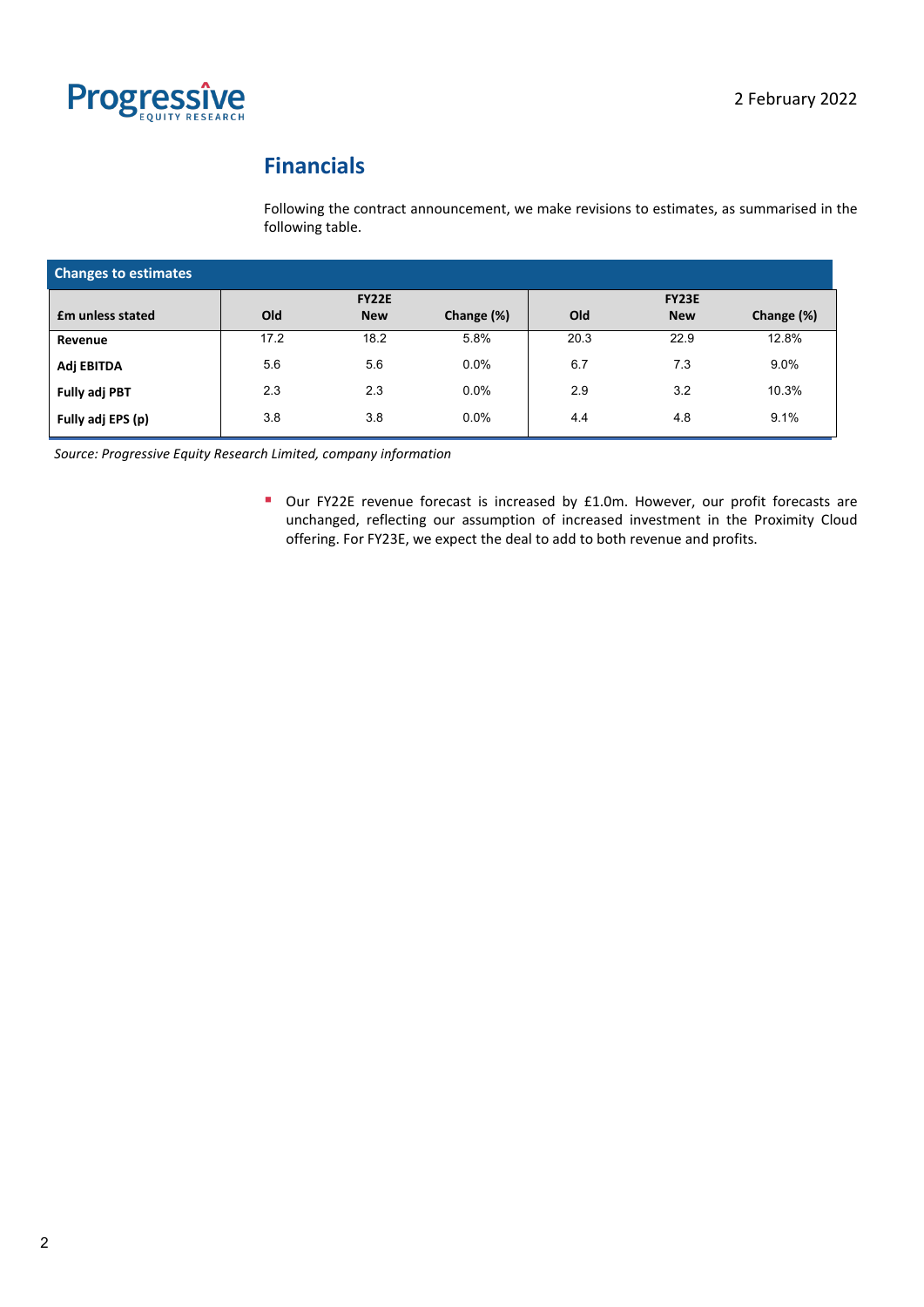

# **Financial Summary: Beeks Financial Cloud Group**

## **Year end: June (£m unless shown)**

| <b>PROFIT &amp; LOSS</b>             | 2019   | 2020    | 2021        | 2022E  | 2023E  |
|--------------------------------------|--------|---------|-------------|--------|--------|
| Revenue                              | 7.35   | 9.36    | 11.62       | 18.18  | 22.92  |
| Adj EBITDA                           | 2.48   | 3.33    | 4.14        | 5.62   | 7.27   |
| Adj EBIT                             | 1.50   | 1.18    | 1.67        | 2.46   | 3.30   |
| <b>Reported PBT</b>                  | 1.04   | 0.68    | 1.26        | 2.09   | 2.92   |
| Fully Adj PBT                        | 1.32   | 1.43    | 1.61        | 2.35   | 3.18   |
| <b>NOPAT</b>                         | 1.89   | 1.29    | 1.84        | 2.70   | 3.63   |
| Reported EPS (p)                     | 2.10   | 1.13    | 3.07        | 3.19   | 4.47   |
| Fully Adj EPS (p)                    | 2.55   | 2.45    | 2.99        | 3.78   | 4.83   |
| Dividend per share (p)               | 0.35   | 0.20    | 0.00        | 0.00   | 0.00   |
| <b>CASH FLOW &amp; BALANCE SHEET</b> | 2019   | 2020    | 2021        | 2022E  | 2023E  |
| Operating cash flow                  | 2.13   | 3.26    | 5.99        | 6.78   | 9.11   |
| Free Cash flow                       | 0.04   | (0.67)  | (1.07)      | (0.61) | 1.54   |
| FCF per share (p)                    | 0.07   | (1.20)  | (1.91)      | (1.09) | 2.76   |
| Acquisitions                         | (1.11) | (0.75)  | (1.02)      | 0.00   | 0.00   |
| Capex                                | (1.66) | (3.54)  | (6.75)      | (6.86) | (6.86) |
| Shares issued                        | 0.00   | 0.00    | 5.01        | 0.00   | 0.00   |
| Net cash flow                        | (0.55) | (0.91)  | 2.42        | (0.61) | 1.54   |
| Overdrafts / borrowings              | (1.32) | (2.18)  | (1.49)      | (1.49) | (1.49) |
| Cash & equivalents                   | 2.34   | 1.43    | 3.37        | 2.76   | 4.31   |
| Net (Debt)/Cash                      | 1.02   | (0.75)  | 1.89        | 1.28   | 2.82   |
| <b>NAV AND RETURNS</b>               | 2019   | 2020    | 2021        | 2022E  | 2023E  |
| Net asset value                      | 5.63   | 6.72    | 13.77       | 16.51  | 19.95  |
| NAV/share (p)                        | 10.05  | 11.98   | 24.56       | 29.46  | 35.58  |
| Net Tangible Asset Value             | 2.44   | 6.76    | 10.39       | 13.66  | 16.10  |
| NTAV/share (p)                       | 4.35   | 12.05   | 18.54       | 24.37  | 28.72  |
| Average equity                       | 5.24   | 6.17    | 10.24       | 15.14  | 18.23  |
| Post-tax ROE (%)                     | 22.7%  | 21.3%   | 14.0%       | 10.6%  | 12.9%  |
| <b>METRICS</b>                       | 2019   | 2020    | 2021        | 2022E  | 2023E  |
| Revenue growth                       |        | 27.3%   | 24.1%       | 56.5%  | 26.1%  |
| Adj EBITDA growth                    |        | 34.3%   | 24.3%       | 35.7%  | 29.4%  |
| Adj EBIT growth                      |        | (21.5%) | 42.1%       | 47.2%  | 34.2%  |
| Adj PBT growth                       |        | N/A     | 12.1%       | 46.1%  | 35.4%  |
| Adj EPS growth                       |        | N/A     | 22.0%       | 26.3%  | 27.8%  |
| Dividend growth                      |        | (42.9%) | $(100.0\%)$ | N/A    | N/A    |
| Adj EBIT margins                     | 20.4%  | 12.6%   | 14.4%       | 13.5%  | 14.4%  |
| <b>VALUATION</b>                     | 2019   | 2020    | 2021        | 2022E  | 2023E  |
| EV/Sales (x)                         | 12.7   | 10.0    | 8.1         | 5.2    | 4.1    |
| EV/EBITDA (x)                        | 37.8   | 28.1    | 22.6        | 16.7   | 12.9   |
| EV/NOPAT (x)                         | 49.5   | 72.4    | 51.0        | 34.6   | 25.8   |
| PER(x)                               | 66.8   | 69.5    | 57.0        | 45.2   | 35.3   |
| Dividend yield                       | 0.2%   | 0.1%    | N/A         | N/A    | N/A    |
| FCF yield                            | 0.0%   | (0.7%)  | (1.1%)      | (0.6%) | 1.6%   |

*Source: Company information and Progressive Equity Research estimates*